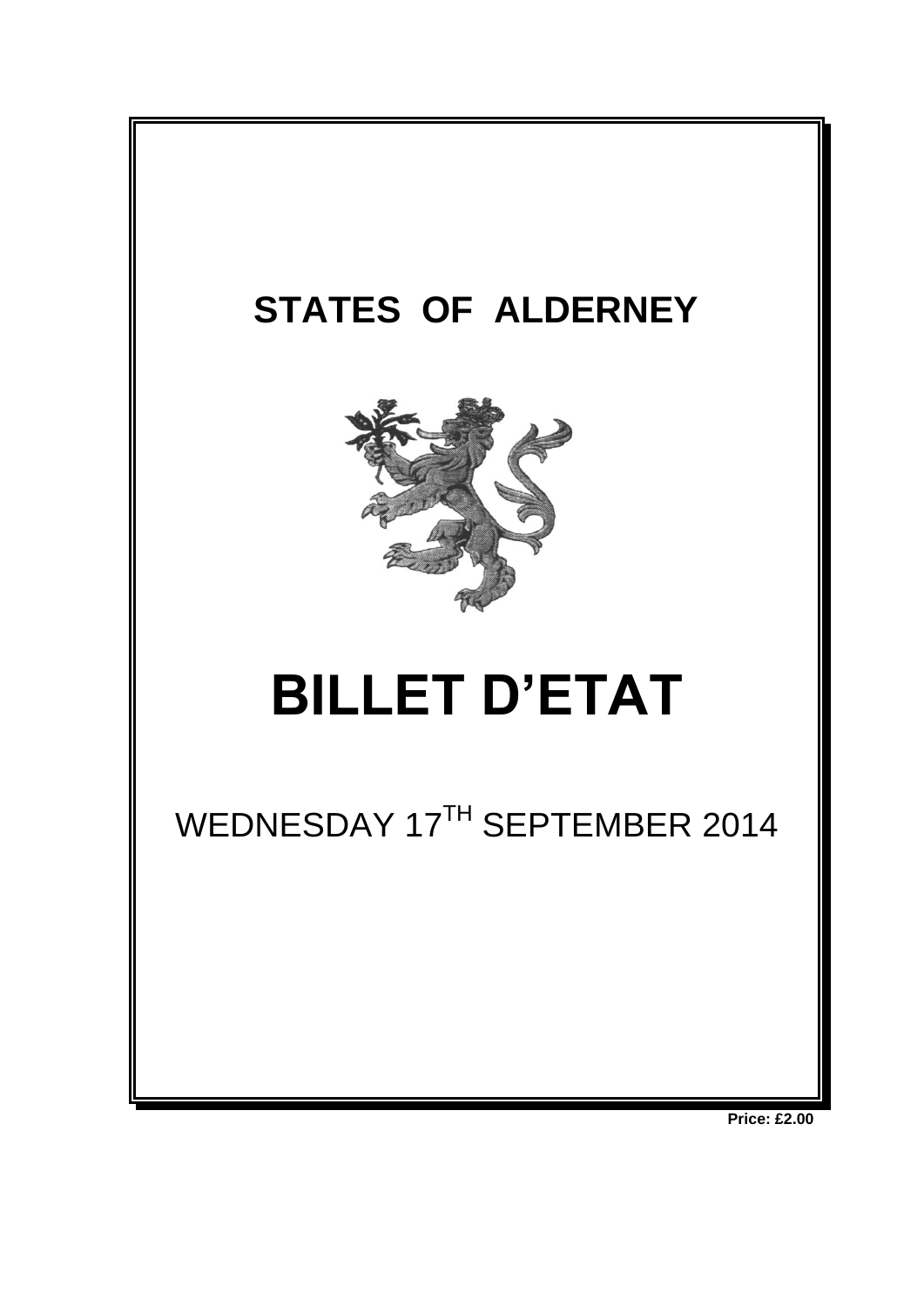## **STATES OF ALDERNEY**

## **BILLET D'ETAT**

# **FOR WEDNESDAY 17 TH SEPTEMBER 2014**

Members of the States:

I have the honour to inform you that the Meeting of the States will be held at 5:30 pm on Wednesday 17<sup>th</sup> September 2014. This will be preceded by the People's Meeting, which will be held on Wednesday 10<sup>th</sup> September 2014 at 7:00 pm in the Island Hall.

> W Stuart Trought President

#### **Item I Chief Pleas**

Persons whose names are included on the Register of Voters and who have given due notice will address the States on matters of public interest.

#### **Item II The Financial Services Ombudsman (Bailiwick of Guernsey) Law, 2014**

#### **The following letter has been received from Mr Francis Simonet, Chairman of the Policy & Finance Committee:-**

*"The Office of the Financial Services Ombudsman (OFSO) will be a body corporate established in Jersey by the Financial Services Ombudsman (Jersey) Law 2014 and in Guernsey, Alderney and Sark by the Financial Services Ombudsman (Bailiwick of Guernsey) Law 2014. The Financial Services Ombudsman (Jersey) Law 2014 was registered on 25 July 2014, bringing only the administrative provisions into effect, in Jersey. The Financial Services Ombudsman (Bailiwick of Guernsey) Law 2014 has been drafted to mirror Jersey's Law as far as possible. The timetable anticipates the*  earliest registration of Guernsey legislation being December 2014 and it is hoped the *OFSO will open as soon as is practical after that date, which will be once all the necessary legislation is in place and the operations are established.*

*The Office will be based in Jersey with shared staff, resources and premises; funded by the financial services industries in both jurisdictions.* 

*The primary function of the OFSO is to ensure that complaints about financial services in the Channel Islands are resolved:*

- *(a) Independently, and in a fair and reasonable manner*
- *(b) Effectively, quickly, with minimum formality, and so far as to offer an alternative to court proceedings that is more accessible for complainants; and*
- *(c) By the most appropriate means, whether by mediation, referral to another forum, determinations by an Ombudsman or in any other manner*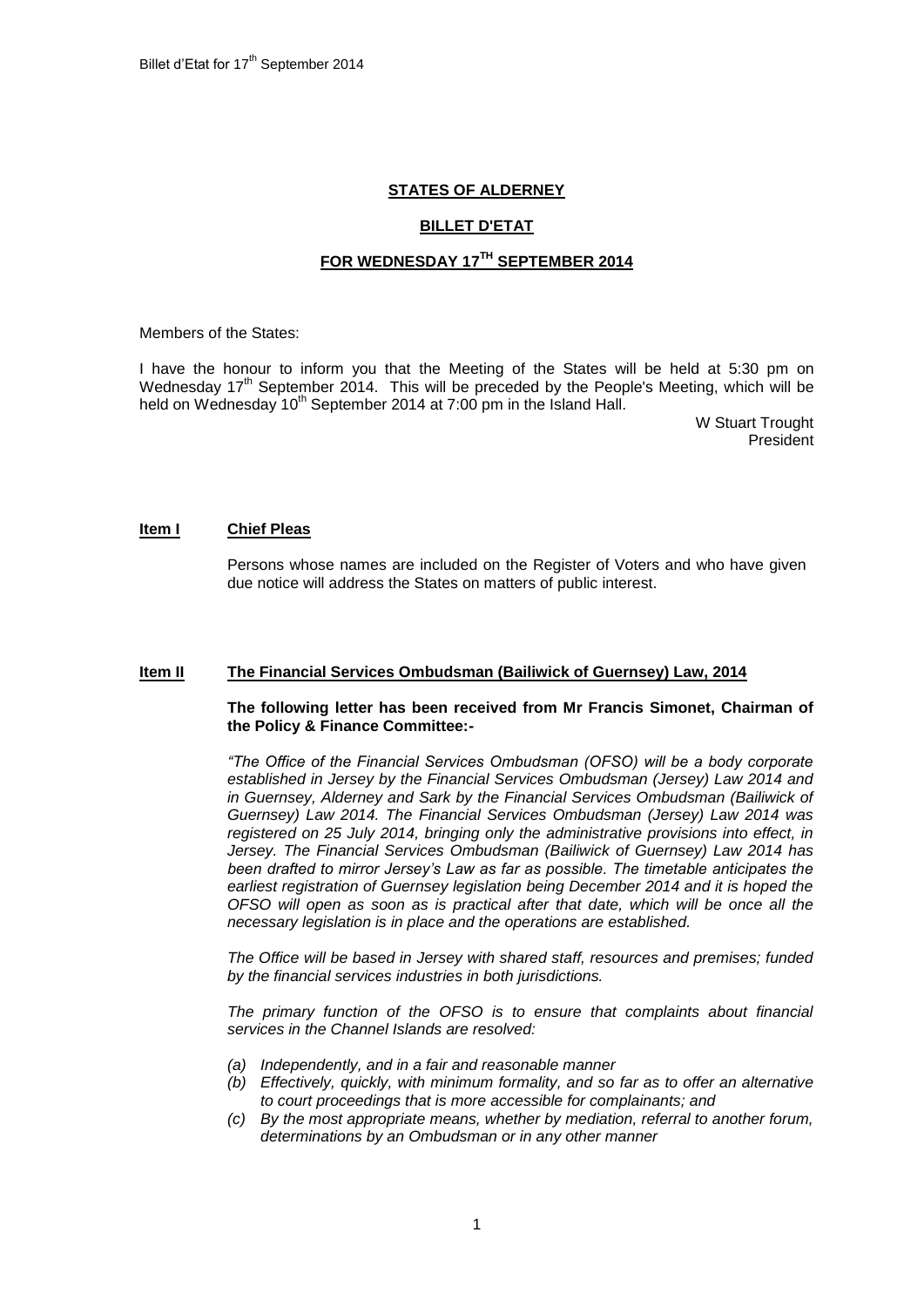*The establishment of a Financial Services Ombudsman requires primary legislation which covers the broadest scope of the financial services sector with the ability to provide additional detail by regulation, such as activities that are excluded, to facilitate future amendments to the scheme in the light of complaints experienced.* 

*There are material differences between the Bailiwick of Guernsey legislation and the Jersey legislation they are as follows:*

- *Dismissal of board members (Schedule 1, paragraphs 4 and 5) – laid before the States of Guernsey (at Minister level only in Jersey). This reflects the differences in government.*
- *Vexatious complaints fees (Schedule 2, paragraph 6) – there is the potential for the OFSO in Guernsey to be able to charge vexatious complainants. This was after a clear steer from the Bailiwick industry that this should be included and should prevent any persistent claims which lack any real substance. It is only intended to be used in exceptional circumstances.*
- *Establishment Fees (Schedule 2, paragraph 4) – these can be reclaimed from the Bailiwick industry. This was at the request of the Commerce and Employment Board and raised at the OFSO implementation Group so all are aware of this position.*

*Due to the tight schedule involved in obtaining the approvals of both Alderney and Sark the Policy Council has asked that the States of Alderney debate this matter before the scheduled September meeting of the States of Deliberation.*

*I would be grateful if you would place this matter before the next meeting of the States of Alderney with an appropriate proposition.*

> *F Simonet Chairman"*

#### **The States is asked to approve "The Financial Services Ombudsman (Bailiwick of Guernsey) Law, 2014"**

Note; A copy of the Projet de Loi entitled "The Financial Services Ombudsman (Bailiwick of Guernsey) Law, 2014" may be seen at the President's Office, Island Hall, and in the Library.

### **Item III The Alderney eGambling (amendment) Regulations, 2014**

#### **The following letter has been received from Mr Francis Simonet, Chairman of the Policy & Finance Committee:-**

*"The States of Alderney, on Wednesday 16th July, 2014, approved the Alderney eGambling (Amendment) Ordinance, 2014. Part of the Ordinance set out to define money laundering and terrorist financing. As a consequence of these now being defined terms in the Alderney eGambling Ordinance, 2009 (as amended) it is necessary to delete them from the Alderney eGambling Regulations, 2009 (as amended).*

In addition the Alderney eGambling (Amendment) Regulations, 2014 update the *definitions of "relevant enactment" as contained in paragraph 10(1) of Schedule 16 to the Alderney eGambling Regulations. 2009.*